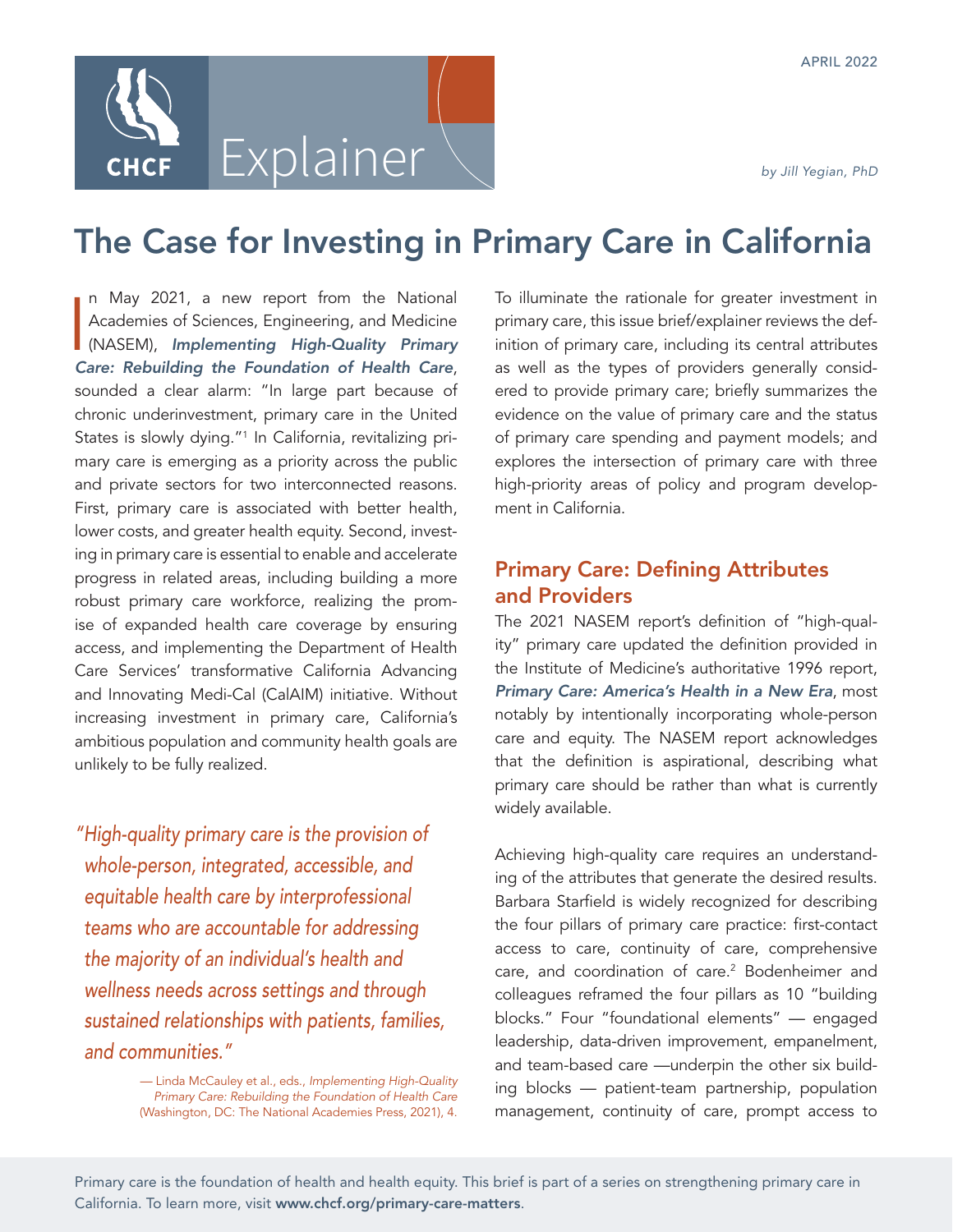care, comprehensiveness and care coordination, and a template of the future.<sup>3</sup>

The California Quality Collaborative (CQC), a program of the Purchaser Business Group on Health (PBGH), and the Integrated Healthcare Association (IHA) have been working with health care system partners since 2019 to develop shared standards of advanced primary care, describing care that is person- and family-centered, relationship-based, accessible, comprehensive, teambased, integrated, coordinated, and equitable.4 CQC and IHA have also facilitated industry agreement on a measure set aimed at assessing primary care practice performance against the advanced primary care attributes and have piloted the measure set in collaboration with Covered California, the California Public Employees' Retirement system (CalPERS), and others.<sup>5</sup>

A related definitional issue is determining which providers and services "count" as primary care, an issue that surfaces in efforts to measure the amount (or share) of health care spending that is dedicated to primary care. Nurse practitioners and physician assistants provide much of the primary care in the US, increasingly as part of a team that may include not just physicians but also community health workers, *promotores de salud*, certified nurse-midwives, and behavioral health specialists. Accurate and comprehensive measurement of the primary care workforce is challenging both because there is not a one-to-one match between provider specialty and primary care service and because data are lacking for many of the nonphysician professions.<sup>6</sup> Providers and specialties consistently included in the definition of primary care for measurement purposes are family (or general) practice, internal medicine and pediatrics without a subspecialty, and nurse practitioners and physician assistants providing population care.7 Other provider specialties that provide a large majority of care to specific populations, such as obstetrician/gynecologists and geriatricians, are sometimes included. Measurement and reporting efforts that have been adopted by several states — some of them accompanied by mandatory primary care spending targets aimed at payers — vary in their definition of primary care.<sup>8</sup>

# Primary Care Drives High-Value Care, but Realizing Potential Will Require Investment

Primary care is the foundation of a high-functioning health care system, and it has been undervalued and underinvested in for decades. Investment is not just about paying more to primary care clinicians; it is about transforming the way care is delivered to achieve the aspirational vision set forth in the NASEM definition and CQC attributes, and creating a business model that supports and sustains high-quality primary care. Evidence compiled over decades both nationally and internationally resulted in the NASEM report conclusion that "primary care is the only health care component where an increased supply is associated with better population health and more equitable outcomes."9

KEY TAKEAWAY. Primary care is the foundation of a high-functioning health care system, and it has been undervalued and underinvested in for decades.

#### Primary Care's Contribution to Health Outcomes, Equity, and Value

Perhaps the most oft-cited evidence of the contribution of primary care to better health outcomes comes from the 2005 review of the literature on the relationship between primary care and health conducted by Starfield, Shi, and Macinko. The authors synthesized several systematic literature reviews of primary care, supplemented by review of additional articles in national and international medical journals, and concluded: "In summary, the studies consistently show a relationship between more or better primary care and most of the health outcomes studied. Primary care was associated with improved health outcomes, regardless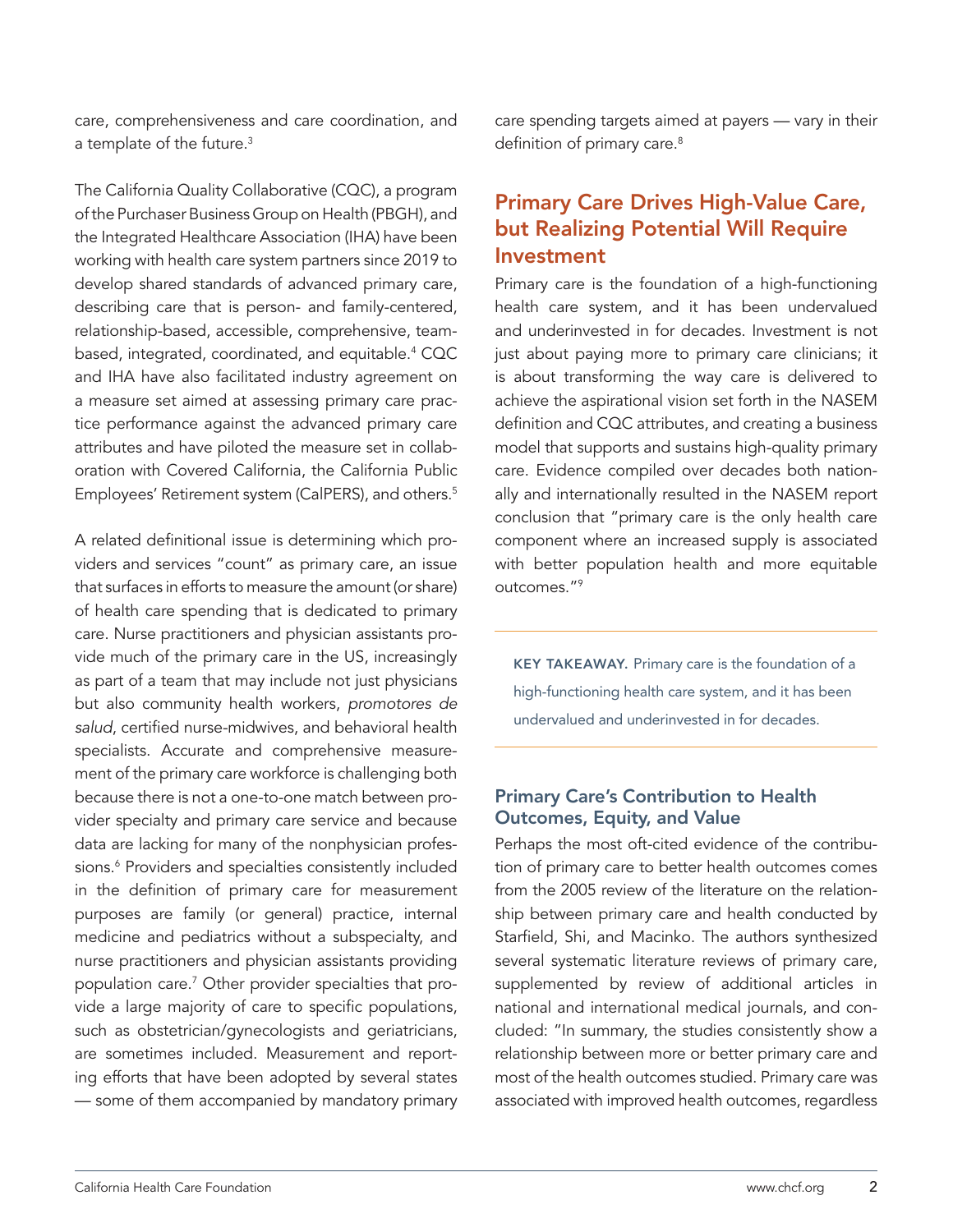of the year (1980 to 1995), after variable lag periods between the assessment of primary care and of health outcomes, level of analysis (state, county, or local area), or type of outcome as measured by all-cause mortality, heart disease mortality, stroke mortality, infant mortality, low birth weight, life expectancy, and self-rated health. All but a few studies found this effect for cancer mortality."10 Over the last decade, the evidence on the contribution of primary care to health outcomes has continued to accumulate.<sup>11</sup> The Primary Care Collaborative produces an annual evidence report,<sup>12</sup> and has compiled a primary care research hub highlighting 24 recent seminal articles from the clinical or health services research literature.<sup>13</sup> Among them: a 2019 study finding that greater primary care physician supply is associated with lower mortality, but per capita supply decreased between 2005 and 2015.<sup>14</sup>

Based on review of the literature, the NASEM report concludes that primary care improves equity, defined as "for everyone, everywhere to access the quality health services they need, when and where they need them."15 While disparities in health and health care have long been of interest, the COVID-19 pandemic has heightened awareness of and concern about the extent of inequity in health and health care  $-$  and has exacerbated those inequities.<sup>16</sup> Indeed, the pandemic has emphasized the importance of trusted relationships between primary care teams and patients, families, and communities. A study of counties across the US found that the number of primary care physicians per 100,000 population was associated with higher COVID-19 vaccination rates, leading the authors to conclude that "PCPs play a critical role in ensuring vaccine acceptance, especially in resourcelimited and vaccine-hesitant regions."17

In addition to improving health outcomes and equity, primary care contributes to lower overall health care spending.<sup>18</sup> In recent years, studies have shown associations between more primary care and less low-value care, both among health systems and in the Medicare fee-for-service population;19 higher primary care continuity and lower costs and hospitalizations;<sup>20</sup> and

broader, more robust practice capabilities and lower utilization and spending. $21$  As the evidence mounts, it has become clear that a health care system with sustainable costs will rely on robust primary and preventive care that keeps people healthy and reduces unnecessary and low-value care.

Increasingly, the value of primary care is widely accepted — shifting the discussion to the best approaches to increase availability and access. Despite the robust evidence regarding its value, primary care suffers from underinvestment — and is receiving a declining share of health system resources over time. While more than 35% of health care visits in the US are to primary care physicians, only about 5% of health spending is on primary care, compared with approximately 8% in Organisation for Economic Co-operation and Development countries.<sup>22</sup> While there is no consistent definition or comprehensive source of primary care spending data within the US, an analysis for the Primary Care Collaborative found wide variation among states in spending on primary care in 2019, with a range of 3.1% to 9.5% (average: 4.7%).<sup>23</sup> Moreover, and perhaps more alarming, in comparing spending over time, the analysis found that 39 states spent a smaller share of the health care dollar on primary care in 2019 than in 2017.

KEY TAKEAWAY. In California, 11.4 million people live in a Primary Care Health Professional Shortage Area (HPSA), over one-quarter of the state's population.

Perhaps not surprisingly, given historic underinvestment, access to primary care is a challenge in many areas of the US, including California. In California, 11.4 million people live in a Primary Care Health Professional Shortage Area (HPSA), over one-quarter of the state's population.24 Compared with 10 other high-income countries, US adults are less likely to have a regular source of care or a long-standing relationship with a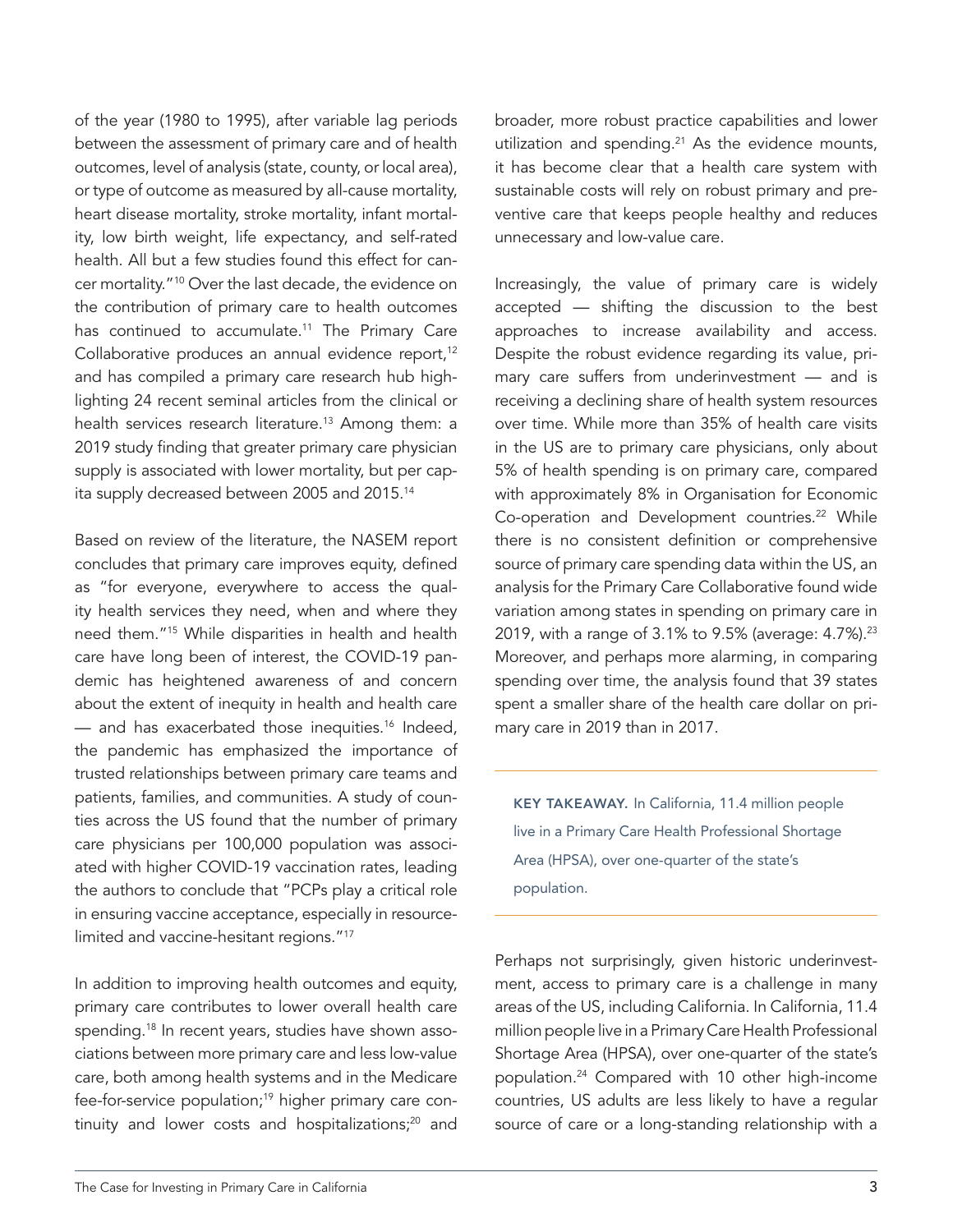primary care provider. Moreover, access to home visits or after-hours care is lowest in the US. A bright spot in the international comparison: Primary care providers in the US were more likely to screen for social service needs and to have social workers in their practice though the authors point out that this could be due, in part, to lower social needs in other high-income countries compared with the US.<sup>25</sup>

#### Investing in Primary Care

To realize the population health benefits of primary care, there is increasing recognition that the historic underinvestment must be addressed. Payment for primary care should be sufficient to support the adoption and maintenance of advanced primary care attributes, including the ability to assess and address patients' behavioral health and social needs. Reasonable concerns have surfaced regarding the potential for increased investment in primary care to accelerate growth in total health expenditures — anathema for private and public purchasers straining under the current cost burden. But, given that approximately 31% of the US health care dollar was spent on hospital care,<sup>26</sup> a relatively small reduction in inpatient care could fund a substantial increase in primary care spending. Several states have set primary care spending targets intended to boost investment, while providing guardrails to protect against increasing total health expenditures. Colorado's regulation requires that "carriers shall not translate increased primary care spending into higher premiums, and should adopt strategies that improve value and quality of care without increasing total medical expenditures."27 In Oregon, the statute specifies that coordinated care organizations (delivery systems serving the Medicaid population) spend at least 12% of total expenditures for primary care by January 2023 while operating within a fixed global budget.<sup>28</sup> For additional information, see a recent California Health Care Foundation (CHCF) [report on lessons from](https://www.chcf.org/publication/investing-in-primary-care-lessons-from-state-based-efforts/) [state-based efforts](https://www.chcf.org/publication/investing-in-primary-care-lessons-from-state-based-efforts/) to invest in primary care<sup>29</sup> and an [online resource on state-level activity](https://www.milbank.org/focus-areas/primary-care-transformation/other-resources/) maintained by the Milbank Memorial Fund.30

KEY TAKEAWAY. Payment for primary care should be sufficient to support the adoption and maintenance of advanced primary care attributes, including the ability to assess and address patients' behavioral health and social needs.

Increasing the share of health care costs dedicated to primary care is necessary — but not sufficient to achieve the aspiration of high-quality primary care available to all. Another essential element is structuring payment to primary care providers so that it supports a sustainable business model for delivering high-quality primary care — including practitioners who thrive rather than burn out.<sup>31</sup> Tailoring payment to primary care clinicians — and teams — to ensure adequate resources, aligned incentives, and the capacity to build practice-level skills such as population health management and screening for social drivers has received increasing attention in recent years. The NASEM report's chapter on payment to support highquality primary care reviews four options, which are not mutually exclusive: (1) build on the existing Medicare Physician Fee Schedule, with modifications to value primary care services more accurately; (2) blend feefor-service (FFS) and fixed payments, for example, through patient-centered medical home models or Center for Medicare & Medicaid Innovation (CMMI) models such as Comprehensive Primary Care (CPC) and CPC+; (3) adopt global payment models, such as accountable care organizations and CMMI's Primary Care First; and (4) set societal targets for the share of health care spending that goes to primary care, as a number of states have done.<sup>32</sup> The committee that authored the report recommended several action steps, including multi-payer adoption of a hybrid payment model (combining FFS and capitation) for primary care services, ensuring risk adjustment for social as well as medical factors.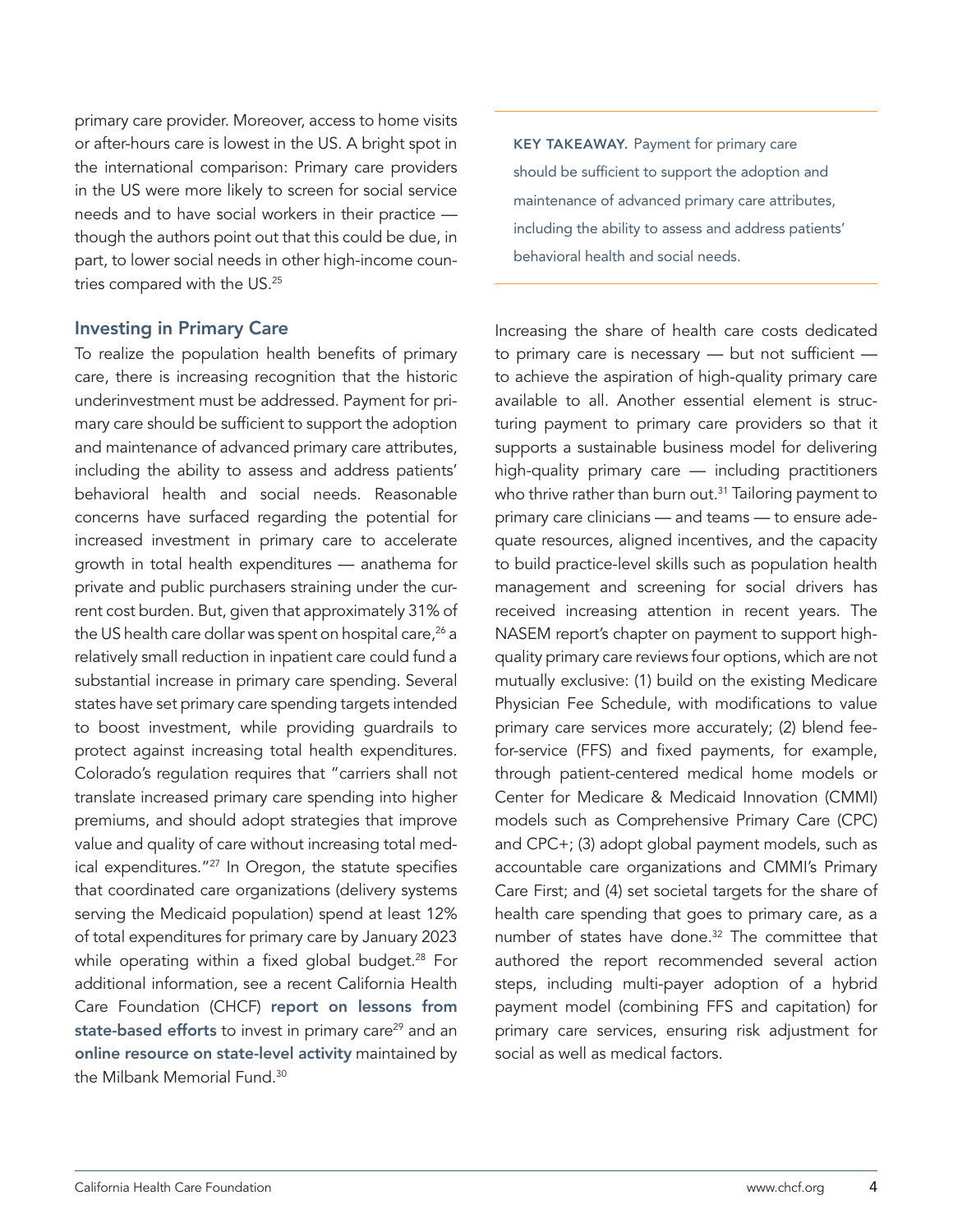In alignment with the NASEM report, the Primary Care Investment Coordinating Group of California (PICG) included "pay for advanced primary care" as one of five recommended actions in April 2022 (see box on page 8). Specifically, the PICG recommends payment for direct patient care using a mix of risk-adjusted capitation and FFS, population-based payment to support population health management, and performance-based payment based on common measures. One major state-based health plan, Blue Shield of California, has already adopted a Primary Care Payfor-Value Hybrid Payment Model, beginning with its preferred provider organization (PPO) products in 2021. The hybrid model includes four components: (1) population-based payment (per-member per-month, or PMPM) for primary care services, (2) population-based payment (PMPM) for "value services and performance outcomes," (3) FFS payments for services not included in the PMPM rate, and (4) performance incentives for quality, utilization, and patient experience.33

As California purchasers, payers, policymakers, and other stakeholders pursue increased investment in primary care, it is worth noting the NASEM report's caution against expectations of short-term return on investment: "Fundamentally, primary care payment reform should be thought of as an investment in future health asset capacity and equity production, instead of a simplistic return on investment for near-term savings. If cost savings are paramount, other means are more effective at reducing costs. What should motivate interested stakeholders more are the measures of population health, equitable outcomes, changing mortality and chronic disease prevalence trends, and overall increased health and well-being for individuals and families that primary care can produce with larger, more predictable, payment."34

## Strengthening Primary Care to Enable and Accelerate Systemwide Improvement

Without a stronger and more robust primary care infrastructure, related priorities such as California's health care workforce, coverage expansion, and the Department of Health Care Services' ambitious transformation of the Medicaid program through CalAIM will fall short. Increasing investment in primary care is not sufficient to achieve key outcomes, but it is an essential part of the solution.

#### Workforce Implications

California has a shortage of primary care physicians across much of the state, particularly in the more rural regions. In some areas, the discrepancy between need and supply is substantial: Compared with the recommended 60 to 80 primary care physicians per 100,000 population, in 2020 the Inland Empire had only 41, and the San Joaquin Valley and Northern/Sierra regions each had fewer than 50.35 Yet the number and share of California medical residents choosing primary care fields is declining over time. Between 1997 and 2012, the number of residents and fellows in primary care dropped from 961 (30% of residents) to 815 (23% of residents); meanwhile, the number of residents selecting specialty fields is increasing.<sup>36</sup> Moreover, primary care residents may not complete their training, or may not end up practicing as generalists. For example, pediatrics or obstetrics/gynecology residents may decide to subspecialize in a field such as oncology; and some primary care residents decide to become hospitalists, focusing only on inpatient care.<sup>37</sup> The divergence between the need for primary care providers and the availability of those providers has real consequences for Californians' health. According to the NASEM report, the national decline in primary care physician supply between 2005 and 2015 of 5.2 physicians per 100,000 population is associated with the loss of 85 lives per day, "the equivalent of a 200-person airplane crashing every 2 to 3 days."<sup>38</sup>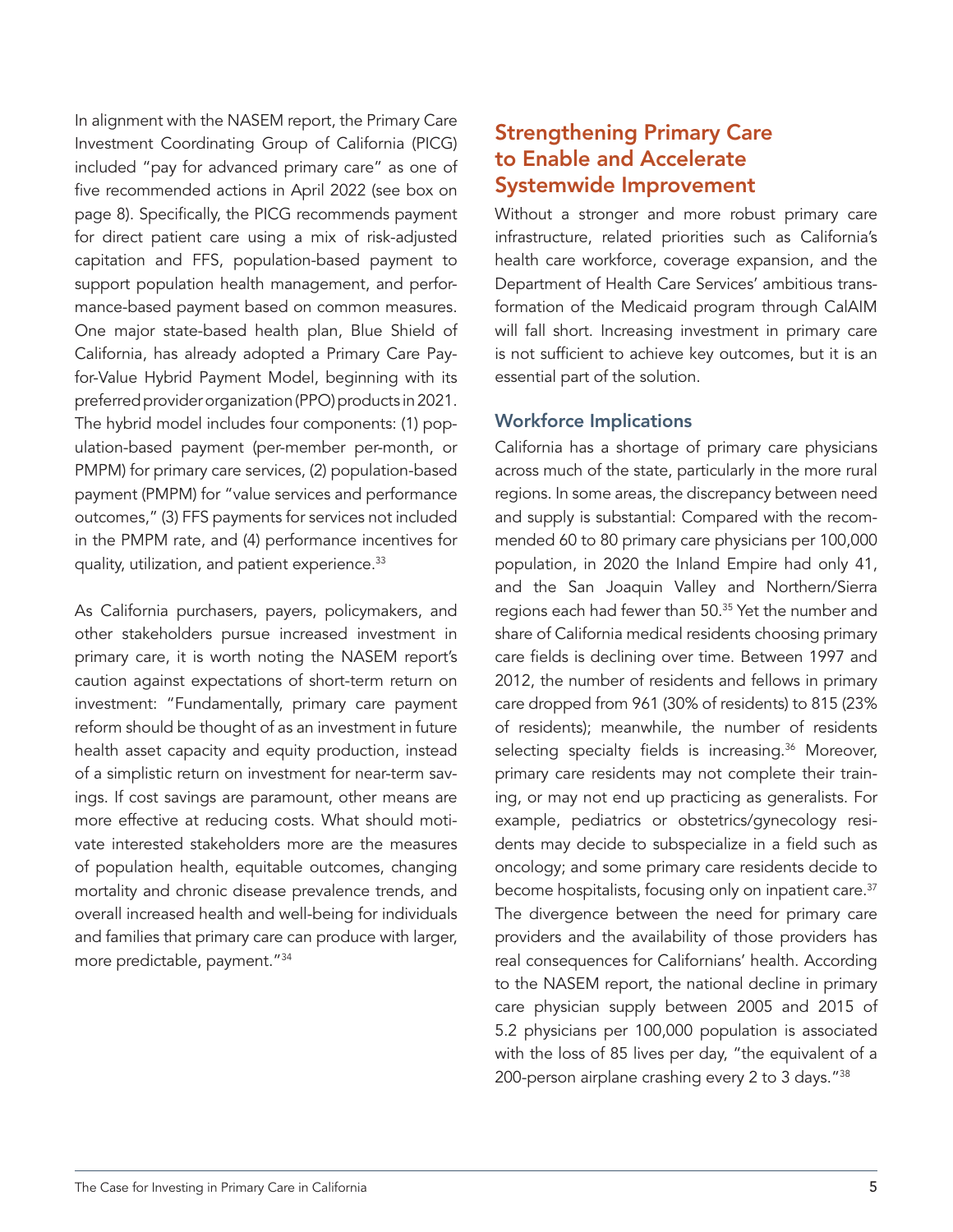KEY TAKEAWAY. The national decline in primary care physician supply between 2005 and 2015 of 5.2 physicians per 100,000 population is associated with the loss of 85 lives per day, "the equivalent of a 200-person airplane crashing every 2 to 3 days."

In recent years, the primary care shortage has received increasing attention. A recent review of the literature found that state- and federal-level efforts to expand, diversify, and enhance recruitment and retention have been successful in improving the availability of primary care in underserved areas, but the scale and financing have been insufficient to meet the need.<sup>39</sup> California has made a concerted effort to ramp up investment in the primary care workforce in the last several years, and responsibility for statewide workforce initiatives has been concentrated in the Department of Health Care Access and Information (HCAI, formerly the Office of Statewide Health Planning and Development). A recent update on the 2019 report of the California Future Health Workforce Commission noted substantial progress on several priority recommendations related to primary care, including expanding the number of primary care physician residency positions and scaling the engagement of community health workers, *promotores*, and peer providers.40

Workforce initiatives are a core component of implementing high-quality primary care — but they must be supported by a thriving primary care sector with a sustainable business model to support and retain those new providers. While California's investments in the primary care workforce should be celebrated, they will fall short if clinicians do not experience primary care as a rewarding career. Primary care physicians earn 30% less than other physicians, on average, and they have among the highest rates of physician burnout.<sup>41</sup> Median compensation for physicians in radiology, procedural, and surgical specialties is almost twice that for those in primary care.42 As the NASEM report put it: "The failure of current primary care physician

production and policies to make primary care a more viable career, especially in rural areas, has important implications for health outcomes and inequities."<sup>43</sup>

#### Making Access to Care Meaningful

In California, the uninsured rate among the nonelderly declined significantly between 2019 and 2020, from 8.4% to 7.0%, continuing the downward trend from the 15.5% rate in 2013 prior to the implementation of the Affordable Care Act. The dramatic reduction reflects extensive state-level efforts to make coverage more accessible and affordable, including extending Medi-Cal coverage to undocumented children and young adults, and enhanced premium subsidies for Covered California enrollees. In the 2020 uninsured rates, notable improvements were observed among the lowest-income Californians, those who identify as Latino/x, and those residing in rural areas of the state.<sup>44</sup>

KEY TAKEAWAY. California's shortage of primary care clinicians represents a major barrier to the successful implementation of coverage expansions across the state. It also has equity implications. Nearly two-thirds of Californians living in Primary Care Health Professional Shortage Areas are Latino/x, Black, and Native American.<sup>45</sup>

The new figures signify impressive gains in coverage after years of concerted effort. Yet coverage does not guarantee access to care. Access depends, among other factors, on the availability of providers. California's shortage of primary care clinicians, exacerbated by the pandemic,<sup>46</sup> represents a major barrier to the successful implementation of coverage expansion across the state. Primary care providers are often the first point of contact for patients, serving as their navigators in a complex and fragmented health care system; this role is particularly crucial for the newly insured. Translating health care coverage gains into meaningful access to care — and improved health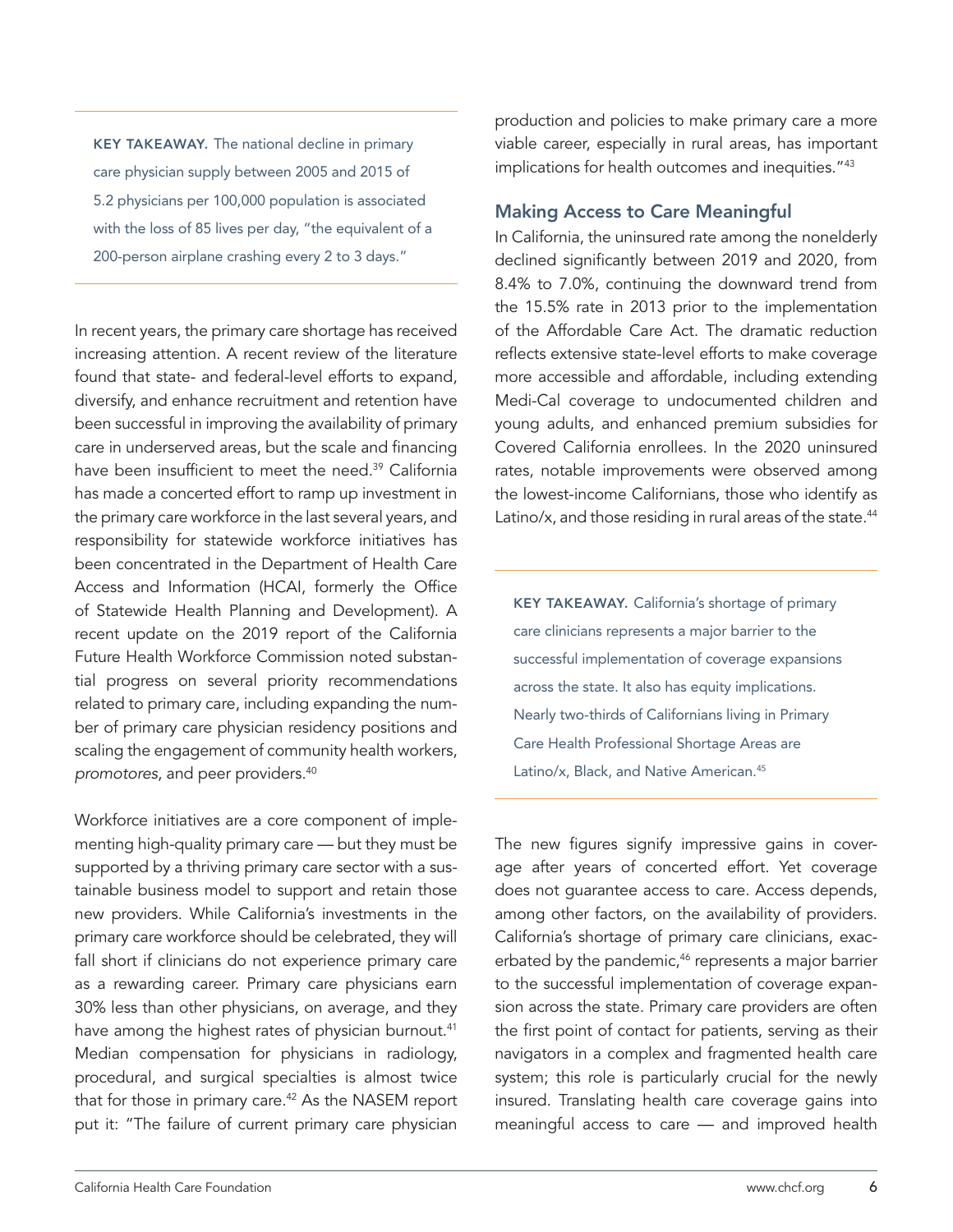outcomes for patients — requires investing in a robust primary care sector that is attractive to clinicians and meets the needs of Californians.

#### Enabling CalAIM: California's Strategic Vision for Medicaid

The scale of California's Medi-Cal program is massive. Providing care to more than 12 million enrollees, it covers one in three Californians, half of California births, and more than half of California's school-age children.47 The Department of Health Care Services started a phased implementation of CalAIM, its ambitious and sweeping transformation initiative, in January 2022. Anchored in a population health approach and whole-person orientation, CalAIM features multiple interrelated components that will be implemented over the next several years. Combined with the statewide procurement of Medi-Cal managed care plans and a standard contract with plan partners, CalAIM has the potential to reshape California's delivery system — within Medi-Cal and beyond.

Several of the core components of the CalAIM initiative rely on robust primary care, including the following:

- **> Enhanced care management.** Intensive, person-centered care management services will be provided to Medi-Cal members with multiple complex needs, including individuals and families experiencing homelessness, adults with serious mental illness or substance use disorder, and adults and youth who are incarcerated and transitioning to the community.48
- $\blacktriangleright$  Behavioral health delivery system transformation. Changes to policy and financing will strengthen behavioral health services and promote integration with physical health care.
- $\triangleright$  Statewide special needs plans for dually eligible enrollees. Californians eligible for both Medi-Cal and Medicare will be able to enroll in a managed care plan that coordinates their benefits and care.

KEY TAKEAWAY. For CalAIM to succeed, primary care must be strengthened to ensure that providers are available in the neighborhoods and communities throughout California where Medi-Cal members live and work.

CalAIM's vision, and the goals of each of these programs, aligns well with the NASEM report's aspirational definition of high-quality primary care as care that addresses "the majority of an individual's health and wellness needs across settings and through sustained relationships with patients, families, and communities."49 For CalAIM to succeed, primary care must be strengthened to ensure that providers are available in the neighborhoods and communities throughout California where Medi-Cal members live and work.

### Multi-Stakeholder Engagement and Commitment

A resurgence of interest in and effort on primary care investment is underway in California. The PICG has taken on a coordination role to facilitate alignment across the many initiatives and activities occurring in both public and private sectors, and has collaborated to develop a strong set of recommended actions (see box on page 8). The proposed Office of Health Care Affordability has the potential to change the California primary care landscape, with the clearly stated intent to promote sustained systemwide improvement in primary care and new requirements that payers measure and report on primary care and behavioral health care spending; an annual report would share information on primary care spending and growth, and relevant quality and equity performance measures.<sup>50</sup> Investing in high-quality primary care can drive higher-value health care for Californians, reorienting the system toward wellness, whole-person care, and equity. It is also an essential component of multiple policy priorities for the state, including creating a more robust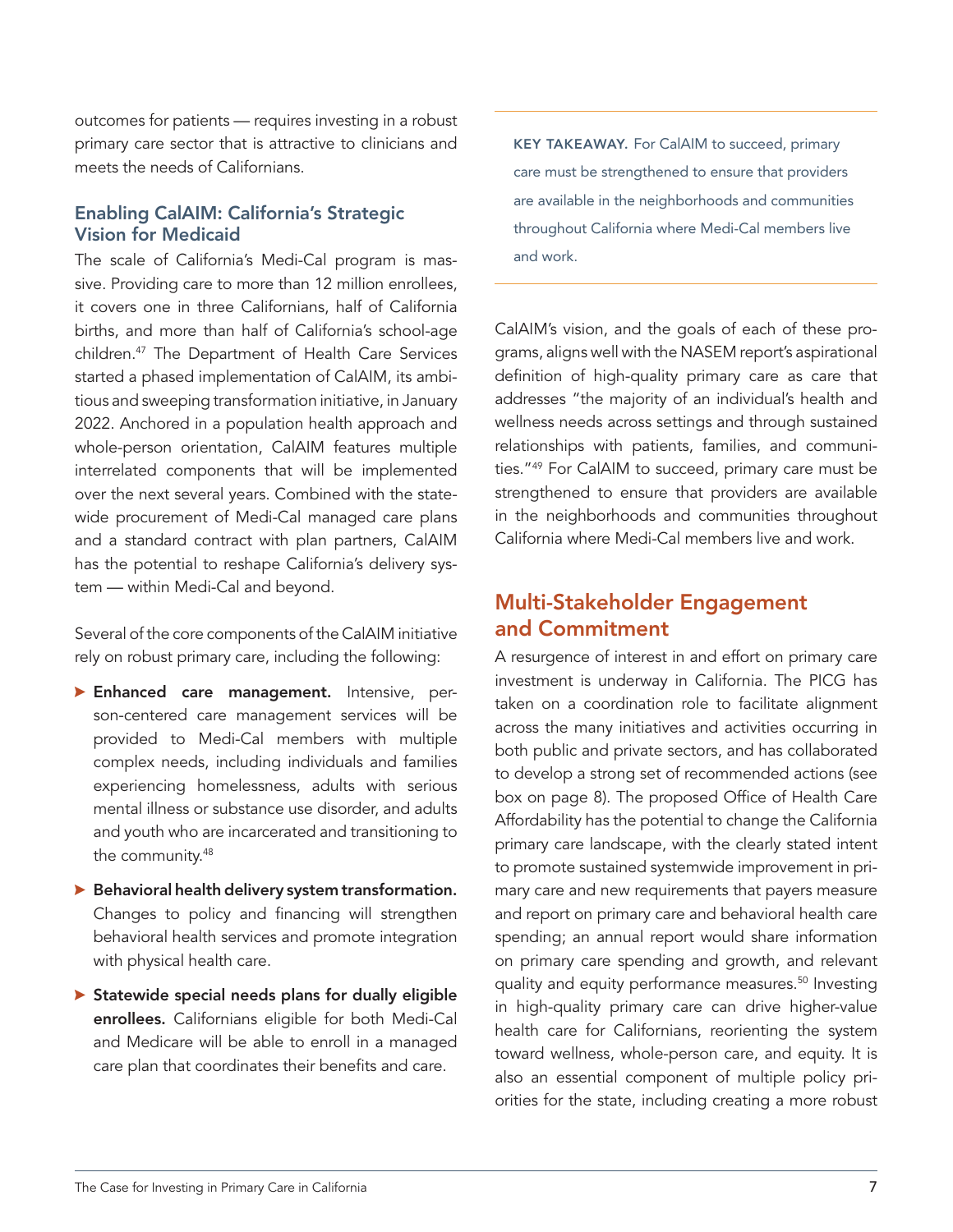health workforce, ensuring that health care coverage translates into meaningful access to care, and transforming the Medi-Cal program.

KEY TAKEAWAY. Investing in high-quality primary care is an essential component of multiple policy priorities for the state, including creating a more robust health workforce, ensuring that health care coverage translates into meaningful access to care, and transforming the Medi-Cal program.

#### PICG Recommended Actions

The Primary Care Investment Coordinating Group of California (PICG) brings together public and private health care purchasers, policymakers, analysis and improvement specialists, consumer advocacy organizations, and funders on primary care investment strategies and activities. PICG members share the goal of promoting action, alignment, and standardization in payment and accountability. The PICG has confirmed a set of recommended actions intended to spur collective effort toward increasing resources to provide and improve primary care in California. Additional information and a list of members is available on the [Primary Care Matters resource center](http://www.chcf.org/primary-care-matters).

- 1. Measure and report primary care spending. All payers should participate in measurement and public reporting on the percentage of total medical expenditures spent on primary care. Measurement of primary care spending, including non-claims spending, should be standardized to the extent feasible.
- 2. Set a target. A floor and/or target for primary care spending as a percentage of total medical care expenditures should be set to stimulate adequate investment in primary care services by all payers and plans.
- 3. Pay for advanced primary care. All payers should adopt payment models that support advanced primary care. Based on evidence of impact and aligning with the NASEM recommendation, priority should be given to models that include three components: payment for direct patient care using a mix of risk-adjusted capitation and fee-for-service, population-based payment to support population health management, and performance-based payment based on common measures.<sup>51</sup>
- 4. Establish purchaser requirements. All purchasers should evaluate benefit design and provider networks, and incorporate contractual requirements such as primary care provider (PCP) selection and matching, with the goal of creating and communicating a primary care–centric delivery system.
- 5. Track progress. The impact of increased primary care spending should be measured. California stakeholders should assemble, regularly compile, and disseminate an implementation scorecard to track progress and report on impact.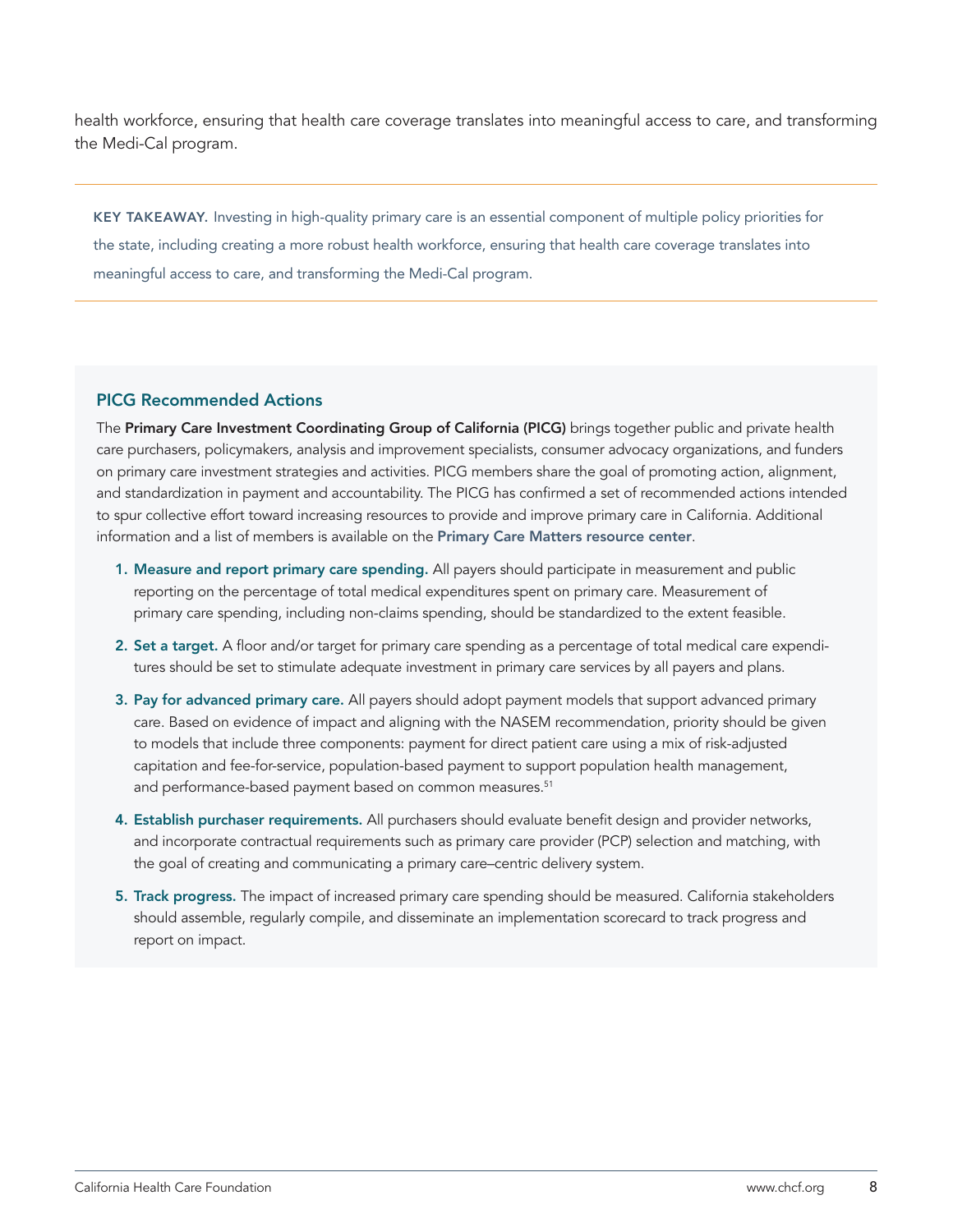#### About the Author

Jill Yegian, PhD, is principal at [Yegian Health Insights](http://www.yegianhealthinsights.com), which provides strategic planning, market and policy analysis, and program design and implementation support aimed at improving the health care system on behalf of patients, providers, and payers.

#### About the Foundation

The [California Health Care Foundation](http://) is dedicated to advancing meaningful, measurable improvements in the way the health care delivery system provides care to the people of California, particularly those with low incomes and those whose needs are not well served by the status quo. We work to ensure that people have access to the care they need, when they need it, at a price they can afford.

CHCF informs policymakers and industry leaders, invests in ideas and innovations, and connects with changemakers to create a more responsive, patientcentered health care system.

#### **Endnotes**

- 1. Linda McCauley et al., eds., *[Implementing High-Quality](https://www.nap.edu/read/25983/chapter/1)  [Primary Care: Rebuilding the Foundation of Health Care](https://www.nap.edu/read/25983/chapter/1)* (Washington, DC: The National Academies Press, 2021), 19.
- 2. See, for example, Geronimo Jimenez et al., "[Revisiting the](https://www.cambridge.org/core/journals/primary-health-care-research-and-development/article/revisiting-the-four-core-functions-4cs-of-primary-care-operational-definitions-and-complexities/65D55DA15CCF9ADD35CB42B5C06016F0)  [Four Core Functions \(4Cs\) of Primary Care: Operational](https://www.cambridge.org/core/journals/primary-health-care-research-and-development/article/revisiting-the-four-core-functions-4cs-of-primary-care-operational-definitions-and-complexities/65D55DA15CCF9ADD35CB42B5C06016F0)  [Definitions and Complexities](https://www.cambridge.org/core/journals/primary-health-care-research-and-development/article/revisiting-the-four-core-functions-4cs-of-primary-care-operational-definitions-and-complexities/65D55DA15CCF9ADD35CB42B5C06016F0)," *Primary Health Care Research & Development* 22 (2021): e68.
- 3. Thomas Bodenheimer et al., "[The 10 Building Blocks of High-](https://fcm.ucsf.edu/sites/g/files/tkssra541/f/wysiwyg/Bodenheimer et al%2C The 10 Building Blocks of High-Performing Primary Care.pdf)[Performing Primary Care](https://fcm.ucsf.edu/sites/g/files/tkssra541/f/wysiwyg/Bodenheimer et al%2C The 10 Building Blocks of High-Performing Primary Care.pdf)" (PDF), *Annals of Family Medicine* 12, no. 2 (Mar./Apr. 2014): 166–71.
- 4. *[Advanced Primary Care: Defining a Shared Standard](https://www.pbgh.org/wp-content/uploads/2022/04/advanced-primary-care-shared-standard.pdf)* (PDF), Purchaser Business Group on Health, to be published June 2020, revised April 2022.
- 5. David Raths, "[Covered California Health Plans Piloting](https://www.hcinnovationgroup.com/population-health-management/primary-care/article/21253063/covered-california-health-plans-piloting-advanced-primary-care-measures)  [Advanced Primary Care Measures](https://www.hcinnovationgroup.com/population-health-management/primary-care/article/21253063/covered-california-health-plans-piloting-advanced-primary-care-measures)," Healthcare Innovation, January 13, 2022.
- 6. McCauley et al., eds., *Implementing High-Quality Primary Care*.
- 7. Physicians, nurse practitioners, and physician assistants may specialize in fields such as orthopedics or psychiatry, or focus exclusively on inpatient care; these are excluded from most definitions of primary care because they do not provide comprehensive care to the full population.
- 8. Mary Jo Condon et al., *[Investing in Primary Care: Lessons](https://www.chcf.org/publication/investing-in-primary-care-lessons-from-state-based-efforts/)  [from State-Based Efforts](https://www.chcf.org/publication/investing-in-primary-care-lessons-from-state-based-efforts/)*, California Health Care Foundation, March 23, 2022, 28–29.
- 9. McCauley et al., eds., *Implementing High-Quality Primary Care*, 4.
- 10. Barbara Starfield, Leiyu Shi, and James Macinko, "[Contribution](https://www.milbank.org/quarterly/articles/contribution-of-primary-care-to-health-systems-and-health/)  [of Primary Care to Health Systems and Health](https://www.milbank.org/quarterly/articles/contribution-of-primary-care-to-health-systems-and-health/)," *Milbank Quarterly* 83, no. 3 (Sep. 2005): 463.
- 11. See, for example, Yalda Jabbarpour et al., *[Investing in Primary](https://www.pcpcc.org/sites/default/files/resources/pcmh_evidence_report_2019_0.pdf)  [Care: A State-Level Analysis](https://www.pcpcc.org/sites/default/files/resources/pcmh_evidence_report_2019_0.pdf)* (PDF), Patient-Centered Primary Care Collaborative, July 2019.
- 12. Ann Kempski and Ann Greiner, *[Primary Care Spending: High](https://bit.ly/pcspending2020)  [Stakes, Low Investment](https://bit.ly/pcspending2020)* (PDF), Primary Care Collaborative, December 2020.
- 13. PCC's Research Dissemination Workgroup, "[Two Dozen Curated](https://www.pcpcc.org/the-list)  [Articles to Shape Primary Care Policy and Practice](https://www.pcpcc.org/the-list)," Primary Care Collaborative, accessed March 30, 2022.
- 14. Sanjay Basu et al., "[Association of Primary Care Physician](https://jamanetwork.com/journals/jamainternalmedicine/fullarticle/2724393)  [Supply with Population Mortality in the United States, 2005–](https://jamanetwork.com/journals/jamainternalmedicine/fullarticle/2724393) [2015](https://jamanetwork.com/journals/jamainternalmedicine/fullarticle/2724393)," *JAMA Internal Medicine* 179, no. 4 (Feb. 2019): 506–14.
- 15. McCauley et al., eds., *Implementing High-Quality Primary Care*, 52, 102, 110.
- 16. William K. Bleser et al., "[Pandemic-Driven Health Policies to](https://www.healthaffairs.org/do/10.1377/hpb20220210.360906/full/)  [Address Social Needs and Health Equity](https://www.healthaffairs.org/do/10.1377/hpb20220210.360906/full/)," *Health Affairs*, March 10, 2022.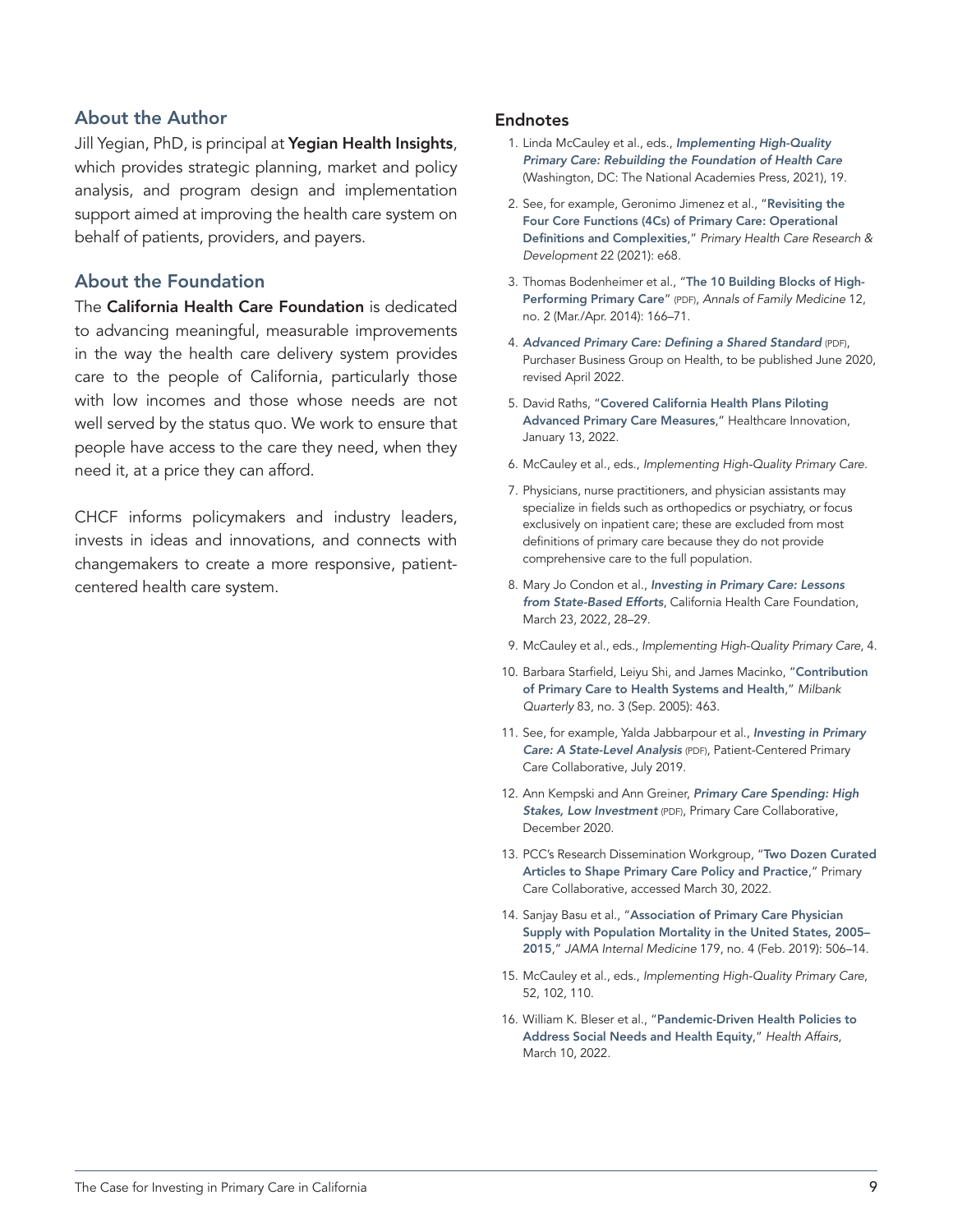- 17. Chun-Han Lo et al., "[Association of Primary Care Physicians](https://jamanetwork.com/journals/jamanetworkopen/fullarticle/2788927?utm_source=silverchair&utm_medium=email&utm_campaign=article_alert-jamanetworkopen&utm_content=wklyforyou&utm_term=021122)  [Per Capita with COVID-19 Vaccination Rates Among US](https://jamanetwork.com/journals/jamanetworkopen/fullarticle/2788927?utm_source=silverchair&utm_medium=email&utm_campaign=article_alert-jamanetworkopen&utm_content=wklyforyou&utm_term=021122)  [Counties](https://jamanetwork.com/journals/jamanetworkopen/fullarticle/2788927?utm_source=silverchair&utm_medium=email&utm_campaign=article_alert-jamanetworkopen&utm_content=wklyforyou&utm_term=021122)," *JAMA Network Open* 5, no. 2 (Feb. 10, 2022): e2147920.
- 18. Starfield, Shi, and Macinko, "Contribution of Primary Care to Health Systems and Health"; and Mark W. Friedberg, Peter S. Hussey, and Eric C. Schneider, "[Primary Care: A Critical Review](https://www.healthaffairs.org/doi/10.1377/hlthaff.2010.0025)  [of the Evidence on Quality and Costs of Health Care](https://www.healthaffairs.org/doi/10.1377/hlthaff.2010.0025)," *Health Affairs* 29, no. 5 (May 2010): 766–72.
- 19. Ishani Ganguli et al., "Low-Value Care at the Actionable Level [of Individual Health Systems](https://jamanetwork.com/journals/jamainternalmedicine/fullarticle/2784487)," *JAMA Internal Medicine* 181, no. 11 (Sept. 27, 2021): 1490–500; Aaron Baum et al., "[Primary](https://www.acpjournals.org/doi/10.7326/M20-6257)  [Care Physicians and Spending on Low-Value Care](https://www.acpjournals.org/doi/10.7326/M20-6257)," *Annals of Internal Medicine* 174, no. 6 (June 2021): 875–78; and Mo Zhou et al., "[Regional Supply of Medical Resources and Systemic](https://doi.org/10.1007/s11606-018-4638-9)  [Overuse of Health Care Among Medicare Beneficiaries](https://doi.org/10.1007/s11606-018-4638-9)," *Journal of General Internal Medicine* 33 (Sept. 4, 2018): 2127–31.
- 20. Andrew Bazemore et al., "[Higher Primary Care Physician](https://www.annfammed.org/content/16/6/492.long)  [Continuity Is Associated with Lower Costs and](https://www.annfammed.org/content/16/6/492.long)  [Hospitalizations](https://www.annfammed.org/content/16/6/492.long)," *Annals of Family Medicine* 16, no. 6 (Nov. 2018): 492–97.
- 21. Hector P. Rodriguez et al., "[Physician Practices with Robust](https://www.healthaffairs.org/doi/10.1377/hlthaff.2021.00302)  [Capabilities Spend Less on Medicare Beneficiaries Than](https://www.healthaffairs.org/doi/10.1377/hlthaff.2021.00302)  [More Limited Practices](https://www.healthaffairs.org/doi/10.1377/hlthaff.2021.00302)," *Health Affairs* 41, no. 3 (Mar. 2022): 414–23; and Eugene C. Rich et al., "[Primary Care Practices](https://link.springer.com/article/10.1007/s11606-021-06728-2)  [Providing a Broader Range of Services Have Lower Medicare](https://link.springer.com/article/10.1007/s11606-021-06728-2)  [Expenditures and Emergency Department Utilization](https://link.springer.com/article/10.1007/s11606-021-06728-2)," *Journal of General Internal Medicine* 36 (Mar. 29, 2021): 2796–802.
- 22. McCauley et al., eds., *Implementing High-Quality Primary Care*, 19.
- 23. Kempski and Greiner, *Primary Care Spending*. Results based on a "narrow" definition of primary care spending.
- 24. Custom data request, Department of Health Care Access and Information, data from California Primary Care Office and Census Bureau, April 2022.
- 25. Molly FitzGerald, Munira Z. Gunja, and Roosa Tikkanen, *[Primary](https://www.commonwealthfund.org/publications/issue-briefs/2022/mar/primary-care-high-income-countries-how-united-states-compares)  [Care in High-Income Countries: How the United States](https://www.commonwealthfund.org/publications/issue-briefs/2022/mar/primary-care-high-income-countries-how-united-states-compares)  [Compares](https://www.commonwealthfund.org/publications/issue-briefs/2022/mar/primary-care-high-income-countries-how-united-states-compares)*, The Commonwealth Fund, March 15, 2022.
- 26. Katherine Wilson, *[2021 Edition Health Care Costs 101: US](https://www.chcf.org/publication/2021-edition-health-care-costs-101/)  [Spending Growth Outpaces Economy](https://www.chcf.org/publication/2021-edition-health-care-costs-101/)*, California Health Care Foundation, June 28, 2021, 12.
- 27. [3 CCR 702-4: Life, Accident and Health](https://drive.google.com/file/d/19NzPs786iToCYw9XSQAOmzvI0QfxTjED/view) (PDF), Concerning Strategies to Enhance Health Insurance Affordability, Section 6: Primary Care Requirements, A(3), Colorado Department of Regulatory Agencies, Division of Insurance, accessed March 31, 2022.
- 28. Oregon Laws 2017, [Chapter 489](https://nam10.safelinks.protection.outlook.com/?url=https%3A%2F%2Fwww.oregonlegislature.gov%2Fbills_laws%2Flawsstatutes%2F2017orlaw0489.pdf&data=04%7C01%7Ckphillips%40chcf.org%7Ca8cb68cc48ce4c33bc6508d9fd2a708e%7C7169edab4433484e936cf1cd3cc84c49%7C0%7C0%7C637819181451426141%7CUnknown%7CTWFpbGZsb3d8eyJWIjoiMC4wLjAwMDAiLCJQIjoiV2luMzIiLCJBTiI6Ik1haWwiLCJXVCI6Mn0%3D%7C3000&sdata=%2F7tJspsdoINmO5%2F705rSpuQLgs%2BZq87hA7EuWwnenhw%3D&reserved=0) (PDF), 414.625(1)(c).
- 29. Condon et al., *Investing in Primary Care*.
- 30. "[Primary Care Investment: State Policy and Spending Maps](https://www.milbank.org/focus-areas/primary-care-transformation/other-resources/)," *Milbank Memorial Fund*, June 2021.
- 31. Thomas Bodenheimer and Christine Sinsky, "From Triple to [Quadruple Aim: Care of the Patient Requires Care of the](https://www.annfammed.org/content/12/6/573)  [Provider](https://www.annfammed.org/content/12/6/573)," *Annals of Family Medicine* 12, no. 6 (Nov. 2014): 573–76.
- 32. McCauley et al., eds., *Implementing High-Quality Primary Care*, 281–332.
- 33. Edith Coakley Stowe, Megan K. Ingraham, and Sol Lee, *[Supporting the Future of Primary Care in California Through](https://www.manatt.com/insights/white-papers/2021/supporting-the-future-of-primary-care-in-californi)  [Aligned Hybrid Payment Models](https://www.manatt.com/insights/white-papers/2021/supporting-the-future-of-primary-care-in-californi)*, Manatt Health, November 23, 2021.
- 34. McCauley et al., eds., *Implementing High-Quality Primary Care*, 318.
- 35. *[California Physicians: California Health Care Almanac](https://www.chcf.org/wp-content/uploads/2021/03/PhysiciansAlmanac2021QRG.pdf)  [Quick Reference Guide](https://www.chcf.org/wp-content/uploads/2021/03/PhysiciansAlmanac2021QRG.pdf)*, California Health Care Foundation, March 2021.
- 36. Diane Rittenhouse et al., *[Graduate Medical Education Funding](https://www.chcf.org/wp-content/uploads/2019/02/GMEFundingCAPCPCrisis.pdf)  [in California: Primary Care Physician Crisis](https://www.chcf.org/wp-content/uploads/2019/02/GMEFundingCAPCPCrisis.pdf)* (PDF), California Health Care Foundation, February 2019.
- 37. Janet Coffman, Igor Geyn, and Kristine Himmerick, *[California's](https://healthforce.ucsf.edu/sites/healthforce.ucsf.edu/files/publication-pdf/Research-Report_CA-Primary-Care-Workforce.pdf)  [Primary Care Workforce: Current Supply, Characteristics,](https://healthforce.ucsf.edu/sites/healthforce.ucsf.edu/files/publication-pdf/Research-Report_CA-Primary-Care-Workforce.pdf)  [and Pipeline of Trainees](https://healthforce.ucsf.edu/sites/healthforce.ucsf.edu/files/publication-pdf/Research-Report_CA-Primary-Care-Workforce.pdf)* (PDF), Healthforce Center at UCSF, February 16, 2017.
- 38. McCauley et al., eds., *Implementing High-Quality Primary Care*, 33, 409–11.
- 39. Maanasa Kona, Megan Houston, and Nia Gooding, *[The](https://www.milbank.org/publications/the-effectiveness-of-policies-to-improve-primary-care-access-for-underserved-populations/)  [Effectiveness of Policies to Improve Primary Care Access for](https://www.milbank.org/publications/the-effectiveness-of-policies-to-improve-primary-care-access-for-underserved-populations/)  [Underserved Populations: An Assessment of the Literature](https://www.milbank.org/publications/the-effectiveness-of-policies-to-improve-primary-care-access-for-underserved-populations/)*, Milbank Memorial Fund, January 24, 2022.
- 40. Kevin Barnett and Jeffrey Oxendine, *[Meeting the Demand](https://futurehealthworkforce.org/our-work/finalreport/)  [for Health: Final Report of the California Future Health](https://futurehealthworkforce.org/our-work/finalreport/)  [Workforce Commission](https://futurehealthworkforce.org/our-work/finalreport/)* (PDF), California Future Health Workforce Commission, February 2019. For the update on progress, see Patricia E. Powers, *[Progress Since the California Future Health](https://www.chcf.org/publication/progress-california-future-health-workforce-commission/)  [Workforce Commission: State Policy and Budget Actions on](https://www.chcf.org/publication/progress-california-future-health-workforce-commission/)  [Priority Recommendations](https://www.chcf.org/publication/progress-california-future-health-workforce-commission/)*, California Health Care Foundation, January 14, 2022.
- 41. Kevin Grumbach et al., "[Revitalizing the U.S. Primary Care](https://www.nejm.org/doi/full/10.1056/NEJMp2109700)  [Infrastructure](https://www.nejm.org/doi/full/10.1056/NEJMp2109700)," *New England Journal of Medicine* 385 (Sept. 23, 2021): 1156–58.
- 42. McCauley et al., eds., *Implementing High-Quality Primary Care*, 282.
- 43. McCauley et al., eds., *Implementing High-Quality Primary Care*, 33.
- 44. Lacey Hartman, *[Coverage During a Crisis: Insured Rate for](https://www.chcf.org/publication/coverage-during-crisis-insured-rate-historic-high-first-year-covid-19-pandemic/)  [Californians Hits Historic High in First Year of COVID-19](https://www.chcf.org/publication/coverage-during-crisis-insured-rate-historic-high-first-year-covid-19-pandemic/)  [Pandemic](https://www.chcf.org/publication/coverage-during-crisis-insured-rate-historic-high-first-year-covid-19-pandemic/)*, California Health Care Foundation, January 2022.
- 45. Custom data request, Department of Health Care Access and Information, data from California Primary Care Office and Census Bureau, April 2022.